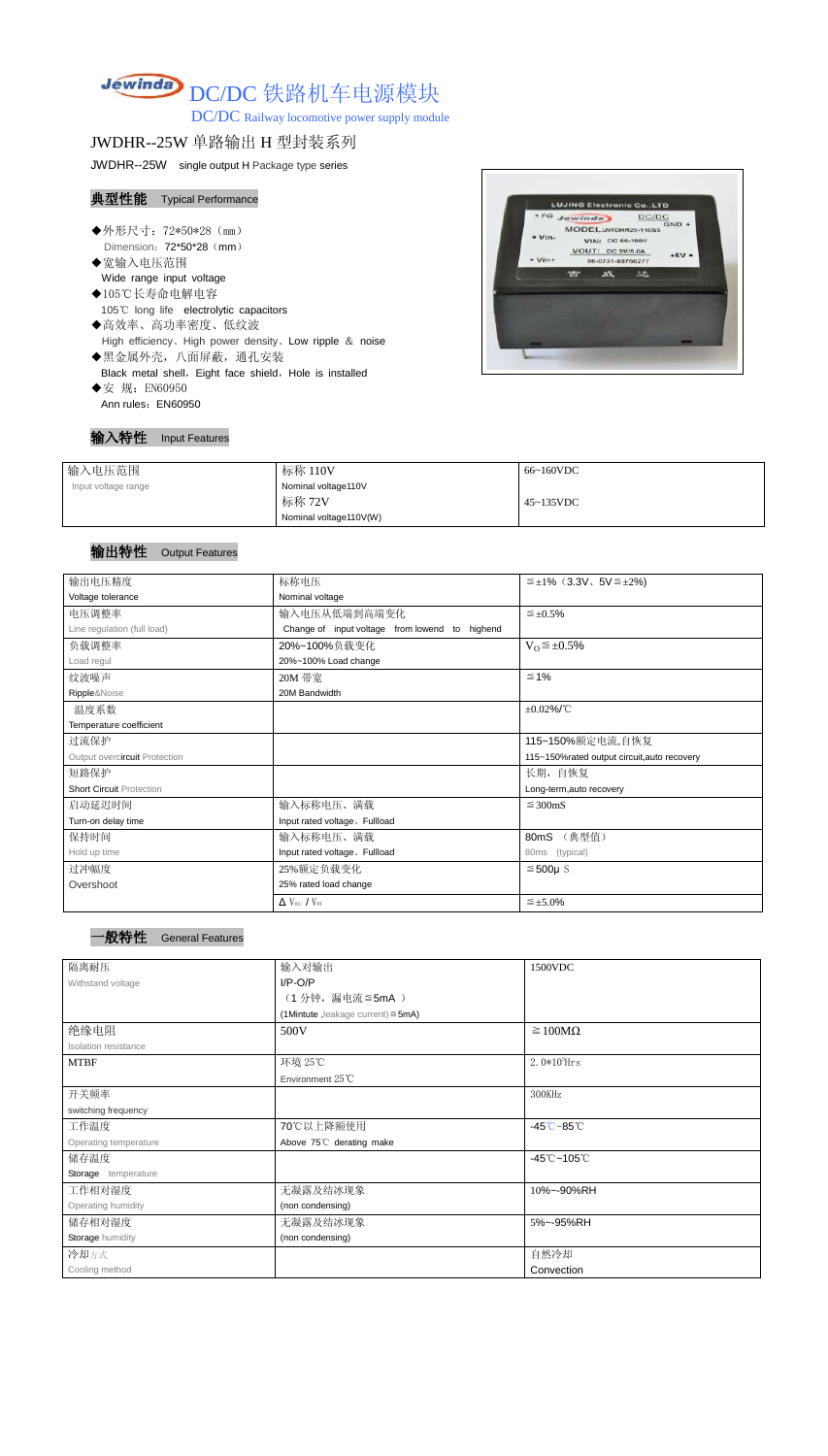

# 产品选型 Product selection

| 型号<br>品<br>ᅔ   | 输入电压范围        | 输出电压           | 输出电流           |               | 最大容性负载          | 效率         |  |
|----------------|---------------|----------------|----------------|---------------|-----------------|------------|--|
|                | Input voltage | Output voltage | Output current | <b>R</b> & N  | Capacitive load |            |  |
| No.<br>Model   | $V_{in}$      | $\rm V_{O}$    | $I_{\rm O}$    | $V_{(P-P)mV}$ | maximum         | Efficiency |  |
| JWDHR25-110S5  |               | 5V             | 5.00A          | 50            | 4020uF          | 82%        |  |
| JWDHR25-110S12 | $66 - 160V$   | 12V            | 2.08A          | 100           | 1600uF          | 84%        |  |
| JWDHR25-110S15 |               | 15V            | 1.67A          | 100           | 1100uF          | 85%        |  |
| JWDHR25-110S24 |               | 24V            | 1.04A          | 120           | 470uF           | 87%        |  |
| JWDHR25-72S5   |               | 5V             | 5.00A          | 50            | 4020uF          | 82%        |  |
| JWDHR25-72S12  | $45 - 135V$   | 12V            | 2.08A          | 100           | 1600uF          | 84%        |  |
| JWDHR25-72S15  |               | 15V            | 1.67A          | 100           | 1100uF          | 85%        |  |
| JWDHR25-72S24  |               | 24V            | 1.04A          | 120           | 470uF           | 87%        |  |

注:因篇幅有限,以上只是部分产品列表,若需列表以外产品,请与本公司销售部联系。 输出纹波噪声(峰-峰值)的测量,请参照模块测试说明中介绍的方法进行。

Note:Due to space limitations ,the above list is only for some products, If other than a list of products, please contact the Company's sales department. Output ripple noise measurement (peak - peak), please refer to the module test notes method is introduced.





管脚定义 Pin Assignments

注:电源模块的外形尺寸和管脚定义如与选型手册不符,请以实物实际尺寸为准。

Note: Dimensions and pin definitions of power module such as inconsistent with the hand book, please in kind prevail actual size

| $\mathbf{D}$ <sub>1</sub> | $\mathbf{D}$ | $\mathbf{D}$ | $\mathbf{D}$               | $D\zeta$  | $D\epsilon$ | D7        | P <sub>8</sub> |
|---------------------------|--------------|--------------|----------------------------|-----------|-------------|-----------|----------------|
| E C                       | $V$ in+      | $V$ in-      | $\mathbf{v}_{\mathrm{O+}}$ | <b>NP</b> | <b>GND</b>  | <b>NP</b> | <b>GND</b>     |